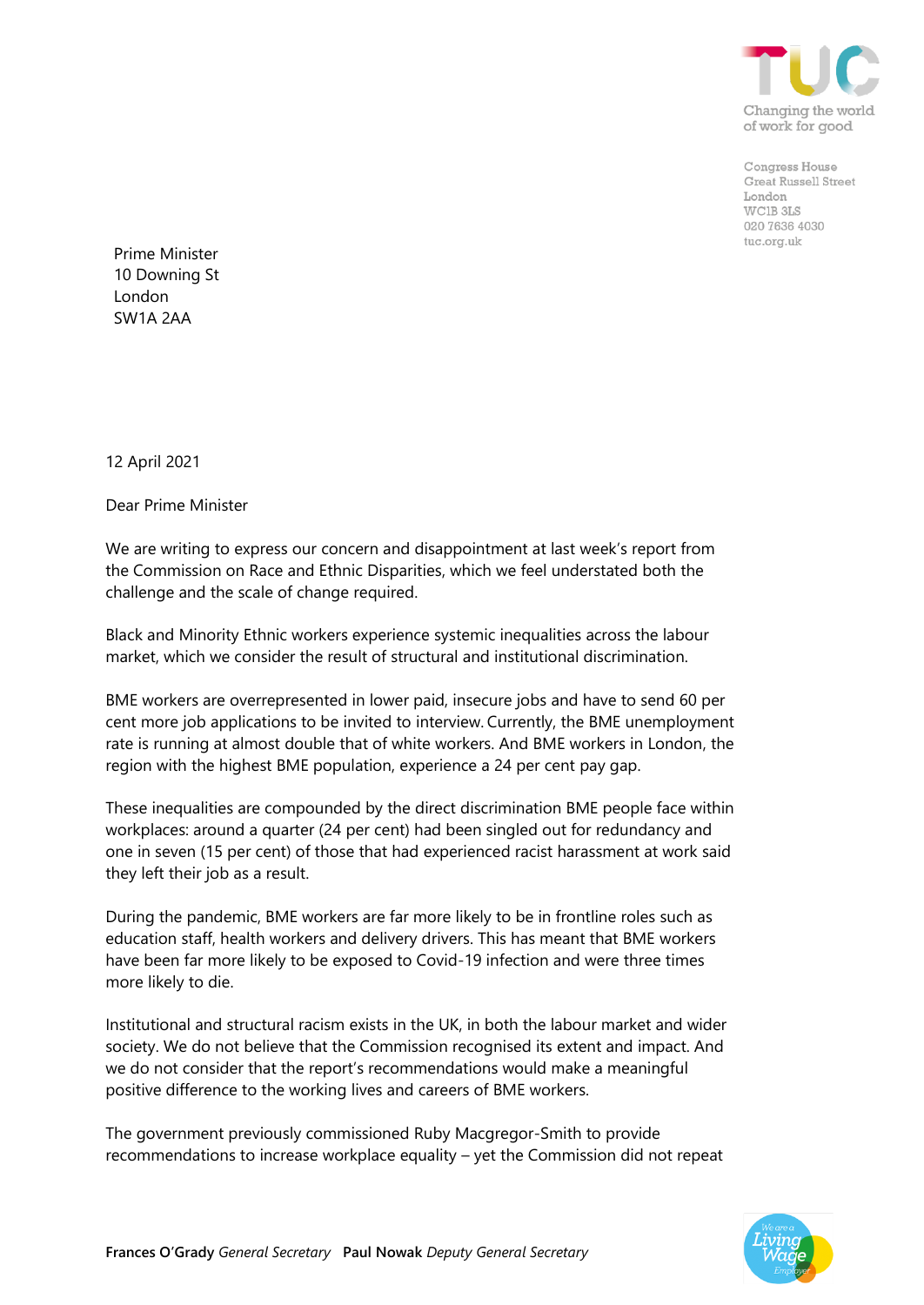even these recommendations, let alone go further to propose actions to tackle the profound disadvantage BME workers face in the UK labour market in 2021.

We hoped that the report would recommend action to stamp out insecure work and make employers act to close their ethnicity pay gaps. Instead, the Commission has chosen to deny the experiences of BME workers and be complacent about the UK's progress towards being an anti-racist society.

The UK's trade union movement repudiates this report.

Ministers should instead implement in full the recommendations of previous reports, including McGregor-Smith (employment), Lammy (criminal justice), Williams (Windrush), Angiolini (deaths in custody), Parker (FTSE100 boards), and Marmot (health inequalities).

Trade unions will continue to fight for decent wages, fair treatment and an end to exploitation for all working people – knowing this will disproportionately benefit BME workers. We will stand firm in identifying and opposing direct and indirect racism at work. There is no conflict between defending working class interests and pushing for equality for BME workers. Today's working class is multiethnic and multifaith. We stand for all working people.

We hope ministers will reflect on the inadequacies of the report of the Commission for Racial Disparities, recognise the insult it has offered to BME workers and pick a different path.

Yours sincerely,

Frances O'Grady, General Secretary, Trades Union Congress Dr Patrick Roach, General Secretary, NASUWT and Chair of the TUC Anti-Racism **Taskforce** Gloria Mills, Chair, TUC Race Relations Committee Gail Cartmail, President, Trades Union Congress Len McCluskey, General Secretary, Unite Christina McAnea, General Secretary, UNISON Warren Kenny, Acting General Secretary, GMB Kevin Courtney, Joint General Secretary, NEU Dr Mary Bousted, Joint General Secretary, NEU Paddy Lillis, General Secretary, Usdaw Dave Ward, General Secretary, CWU Mark Serwotka, General Secretary, PCS Mike Clancy, General Secretary, Prospect